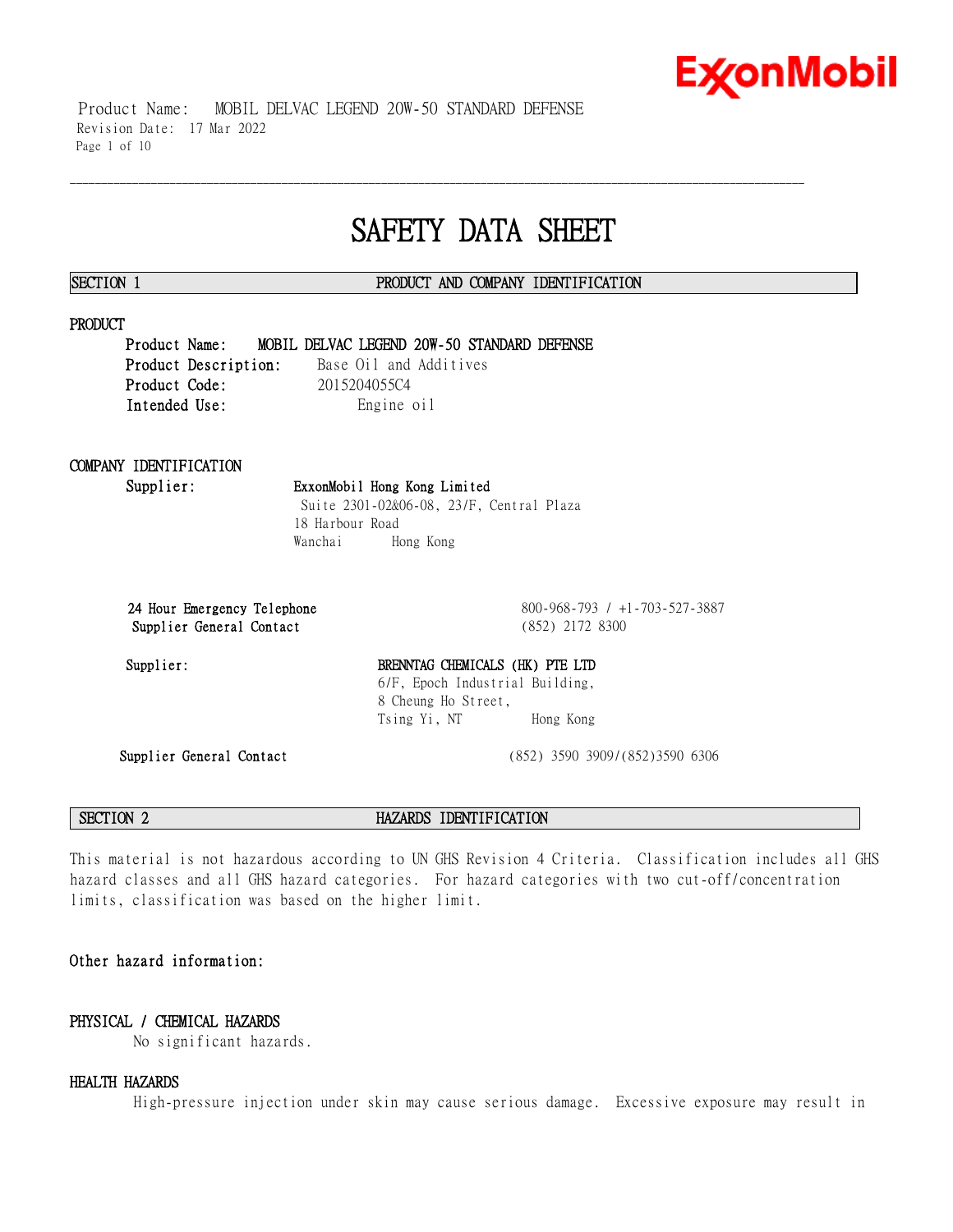# **Ex⁄onMobil**

 Product Name: MOBIL DELVAC LEGEND 20W-50 STANDARD DEFENSE Revision Date: 17 Mar 2022 Page 2 of 10

eye, skin, or respiratory irritation.

#### **ENVIRONMENTAL HAZARDS**

No significant hazards.

**NOTE:** This material should not be used for any other purpose than the intended use in Section 1 without expert advice. Health studies have shown that chemical exposure may cause potential human health risks which may vary from person to person.

\_\_\_\_\_\_\_\_\_\_\_\_\_\_\_\_\_\_\_\_\_\_\_\_\_\_\_\_\_\_\_\_\_\_\_\_\_\_\_\_\_\_\_\_\_\_\_\_\_\_\_\_\_\_\_\_\_\_\_\_\_\_\_\_\_\_\_\_\_\_\_\_\_\_\_\_\_\_\_\_\_\_\_\_\_\_\_\_\_\_\_\_\_\_\_\_\_\_\_\_\_\_\_\_\_\_\_\_\_\_\_\_\_\_\_\_\_\_

#### **SECTION 3 COMPOSITION / INFORMATION ON INGREDIENTS**

This material is defined as a mixture.

#### **Hazardous Substance(s) or Complex Substance(s) required for disclosure**

| Name                                           | CAS#                            | Concentration* | GHS Hazard<br><sup>1</sup> Codes         |
|------------------------------------------------|---------------------------------|----------------|------------------------------------------|
| <b>DITHIOPHOSPHATE</b><br>ZINC<br>AT KV<br>ALN | .13706-1<br>$\sim$<br>$\lambda$ |                | H303.<br>H318,<br>H401.<br>H315,<br>H411 |

\* All concentrations are percent by weight unless ingredient is a gas. Gas concentrations are in percent by volume.

#### **SECTION 4 FIRST AID MEASURES**

#### **INHALATION**

Remove from further exposure. For those providing assistance, avoid exposure to yourself or others. Use adequate respiratory protection. If respiratory irritation, dizziness, nausea, or unconsciousness occurs, seek immediate medical assistance. If breathing has stopped, assist ventilation with a mechanical device or use mouth-to-mouth resuscitation.

#### **SKIN CONTACT**

Wash contact areas with soap and water. If product is injected into or under the skin, or into any part of the body, regardless of the appearance of the wound or its size, the individual should be evaluated immediately by a physician as a surgical emergency. Even though initial symptoms from high pressure injection may be minimal or absent, early surgical treatment within the first few hours may significantly reduce the ultimate extent of injury.

#### **EYE CONTACT**

Flush thoroughly with water. If irritation occurs, get medical assistance.

#### **INGESTION**

First aid is normally not required. Seek medical attention if discomfort occurs.

**SECTION 5 FIRE FIGHTING MEASURES**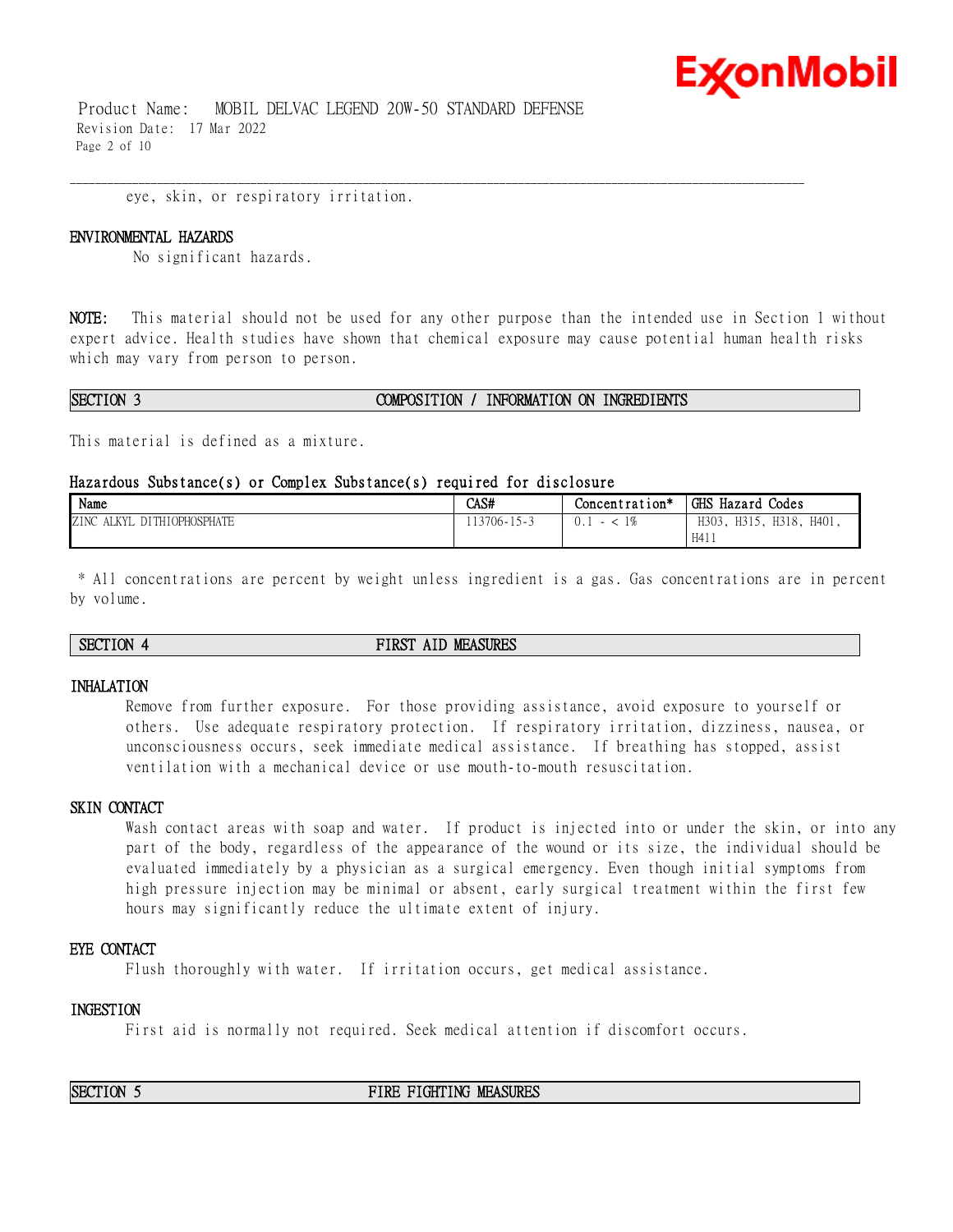## ExconMobil

 Product Name: MOBIL DELVAC LEGEND 20W-50 STANDARD DEFENSE Revision Date: 17 Mar 2022 Page 3 of 10

#### **EXTINGUISHING MEDIA**

**Appropriate Extinguishing Media:** Use water fog, foam, dry chemical or carbon dioxide (CO2) to extinguish flames.

\_\_\_\_\_\_\_\_\_\_\_\_\_\_\_\_\_\_\_\_\_\_\_\_\_\_\_\_\_\_\_\_\_\_\_\_\_\_\_\_\_\_\_\_\_\_\_\_\_\_\_\_\_\_\_\_\_\_\_\_\_\_\_\_\_\_\_\_\_\_\_\_\_\_\_\_\_\_\_\_\_\_\_\_\_\_\_\_\_\_\_\_\_\_\_\_\_\_\_\_\_\_\_\_\_\_\_\_\_\_\_\_\_\_\_\_\_\_

**Inappropriate Extinguishing Media:** Straight streams of water

#### **FIRE FIGHTING**

**Fire Fighting Instructions:** Evacuate area. Prevent run-off from fire control or dilution from entering streams, sewers or drinking water supply. Fire-fighters should use standard protective equipment and in enclosed spaces, self-contained breathing apparatus (SCBA). Use water spray to cool fire exposed surfaces and to protect personnel.

**Hazardous Combustion Products:** Aldehydes, Incomplete combustion products, Oxides of carbon, Smoke, Fume, Sulphur oxides

#### **FLAMMABILITY PROPERTIES**

**Flash Point [Method]:** 241 C (466 F) [ ASTM D-92] **Flammable Limits (Approximate volume % in air):** LEL: 0.9 UEL: 7.0 **Autoignition Temperature:** N/D

#### **SECTION 6 ACCIDENTAL RELEASE MEASURES**

#### **NOTIFICATION PROCEDURES**

In the event of a spill or accidental release, notify relevant authorities in accordance with all applicable regulations.

#### **PROTECTIVE MEASURES**

Avoid contact with spilled material. See Section 5 for fire fighting information. See the Hazard Identification Section for Significant Hazards. See Section 4 for First Aid Advice. See Section 8 for advice on the minimum requirements for personal protective equipment. Additional protective measures may be necessary, depending on the specific circumstances and/or the expert judgment of the emergency responders.

For emergency responders: Respiratory protection: respiratory protection will be necessary only in special cases, e.g., formation of mists. Half-face or full-face respirator with filter(s) for dust/organic vapor or Self Contained Breathing Apparatus (SCBA) can be used depending on the size of spill and potential level of exposure. If the exposure cannot be completely characterized or an oxygen deficient atmosphere is possible or anticipated, SCBA is recommended. Work gloves that are resistant to hydrocarbons are recommended. Gloves made of polyvinyl acetate (PVA) are not waterresistant and are not suitable for emergency use. Chemical goggles are recommended if splashes or contact with eyes is possible. Small spills: normal antistatic work clothes are usually adequate. Large spills: full body suit of chemical resistant, antistatic material is recommended.

#### **SPILL MANAGEMENT**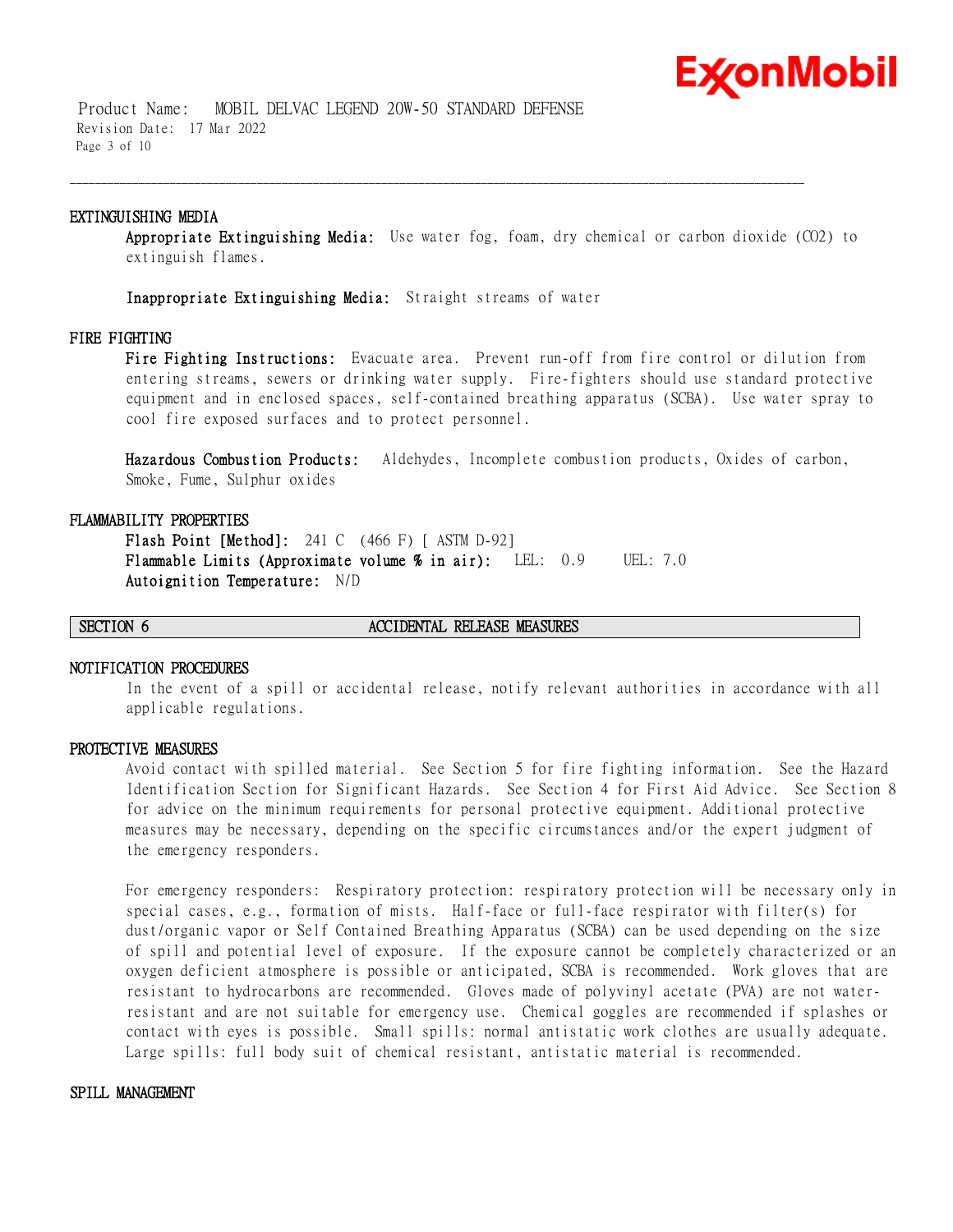

 Product Name: MOBIL DELVAC LEGEND 20W-50 STANDARD DEFENSE Revision Date: 17 Mar 2022 Page 4 of 10

**Land Spill:** Stop leak if you can do so without risk. Recover by pumping or with suitable absorbent.

\_\_\_\_\_\_\_\_\_\_\_\_\_\_\_\_\_\_\_\_\_\_\_\_\_\_\_\_\_\_\_\_\_\_\_\_\_\_\_\_\_\_\_\_\_\_\_\_\_\_\_\_\_\_\_\_\_\_\_\_\_\_\_\_\_\_\_\_\_\_\_\_\_\_\_\_\_\_\_\_\_\_\_\_\_\_\_\_\_\_\_\_\_\_\_\_\_\_\_\_\_\_\_\_\_\_\_\_\_\_\_\_\_\_\_\_\_\_

**Water Spill:** Stop leak if you can do so without risk. Confine the spill immediately with booms. Warn other shipping. Remove from the surface by skimming or with suitable absorbents. Seek the advice of a specialist before using dispersants.

Water spill and land spill recommendations are based on the most likely spill scenario for this material; however, geographic conditions, wind, temperature, (and in the case of a water spill) wave and current direction and speed may greatly influence the appropriate action to be taken. For this reason, local experts should be consulted. Note: Local regulations may prescribe or limit action to be taken.

#### **ENVIRONMENTAL PRECAUTIONS**

Large Spills: Dyke far ahead of liquid spill for later recovery and disposal. Prevent entry into waterways, sewers, basements or confined areas.

### **SECTION 7 HANDLING AND STORAGE**

#### **HANDLING**

Avoid contact with used product. Prevent small spills and leakage to avoid slip hazard. Material can accumulate static charges which may cause an electrical spark (ignition source). When the material is handled in bulk, an electrical spark could ignite any flammable vapors from liquids or residues that may be present (e.g., during switch-loading operations). Use proper bonding and/or earthing procedures. However, bonding and earthing may not eliminate the hazard from static accumulation. Consult local applicable standards for guidance. Additional references include American Petroleum Institute 2003 (Protection Against Ignitions Arising out of Static, Lightning and Stray Currents) or National Fire Protection Agency 77 (Recommended Practice on Static Electricity) or CENELEC CLC/TR 50404 (Electrostatics - Code of practice for the avoidance of hazards due to static electricity).

**Static Accumulator:** This material is a static accumulator.

#### **STORAGE**

The type of container used to store the material may affect static accumulation and dissipation. Do not store in open or unlabelled containers.

#### **SECTION 8 EXPOSURE CONTROLS / PERSONAL PROTECTION**

**Exposure limits/standards for materials that can be formed when handling this product:** When mists / aerosols can occur the following is recommended: 5 mg/m3 - ACGIH TLV (inhalable fraction).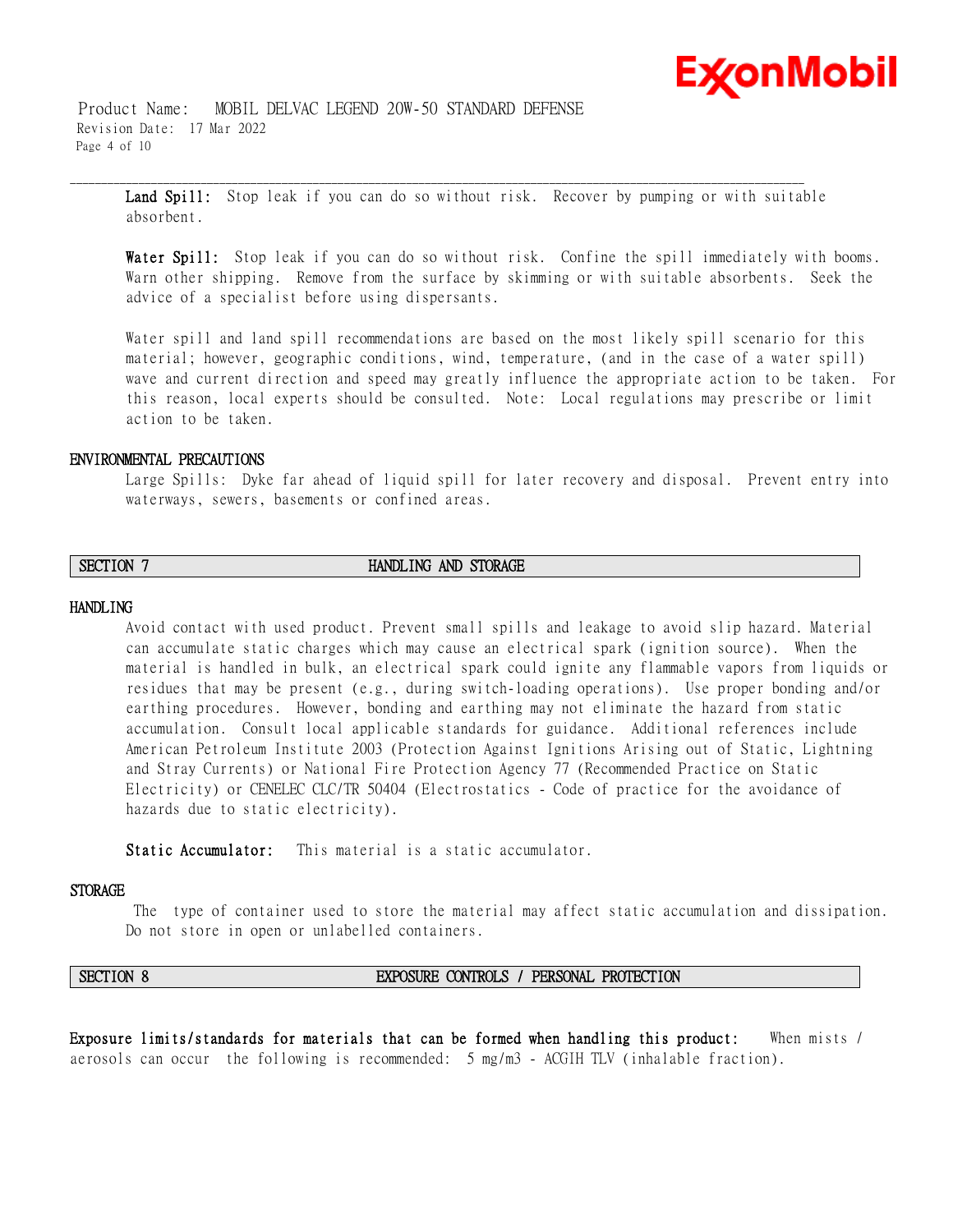

 Product Name: MOBIL DELVAC LEGEND 20W-50 STANDARD DEFENSE Revision Date: 17 Mar 2022 Page 5 of 10

NOTE: Limits/standards shown for guidance only. Follow applicable regulations.

\_\_\_\_\_\_\_\_\_\_\_\_\_\_\_\_\_\_\_\_\_\_\_\_\_\_\_\_\_\_\_\_\_\_\_\_\_\_\_\_\_\_\_\_\_\_\_\_\_\_\_\_\_\_\_\_\_\_\_\_\_\_\_\_\_\_\_\_\_\_\_\_\_\_\_\_\_\_\_\_\_\_\_\_\_\_\_\_\_\_\_\_\_\_\_\_\_\_\_\_\_\_\_\_\_\_\_\_\_\_\_\_\_\_\_\_\_\_

#### **ENGINEERING CONTROLS**

The level of protection and types of controls necessary will vary depending upon potential exposure conditions. Control measures to consider:

No special requirements under ordinary conditions of use and with adequate ventilation.

#### **PERSONAL PROTECTION**

Personal protective equipment selections vary based on potential exposure conditions such as applications, handling practices, concentration and ventilation. Information on the selection of protective equipment for use with this material, as provided below, is based upon intended, normal usage.

**Respiratory Protection:** If engineering controls do not maintain airborne contaminant concentrations at a level which is adequate to protect worker health, an approved respirator may be appropriate. Respirator selection, use, and maintenance must be in accordance with regulatory requirements, if applicable. Types of respirators to be considered for this material include:

No special requirements under ordinary conditions of use and with adequate ventilation. Particulate

For high airborne concentrations, use an approved supplied-air respirator, operated in positive pressure mode. Supplied air respirators with an escape bottle may be appropriate when oxygen levels are inadequate, gas/vapour warning properties are poor, or if air purifying filter capacity/rating may be exceeded.

**Hand Protection:** Any specific glove information provided is based on published literature and glove manufacturer data. Glove suitability and breakthrough time will differ depending on the specific use conditions. Contact the glove manufacturer for specific advice on glove selection and breakthrough times for your use conditions. Inspect and replace worn or damaged gloves. The types of gloves to be considered for this material include:

No protection is ordinarily required under normal conditions of use. Nitrile,Viton

**Eye Protection:** If contact is likely, safety glasses with side shields are recommended.

**Skin and Body Protection:** Any specific clothing information provided is based on published literature or manufacturer data. The types of clothing to be considered for this material include: No skin protection is ordinarily required under normal conditions of use. In accordance with good industrial hygiene practices, precautions should be taken to avoid skin contact.

**Specific Hygiene Measures:** Always observe good personal hygiene measures, such as washing after handling the material and before eating, drinking, and/or smoking. Routinely wash work clothing and protective equipment to remove contaminants. Discard contaminated clothing and footwear that cannot be cleaned. Practice good housekeeping.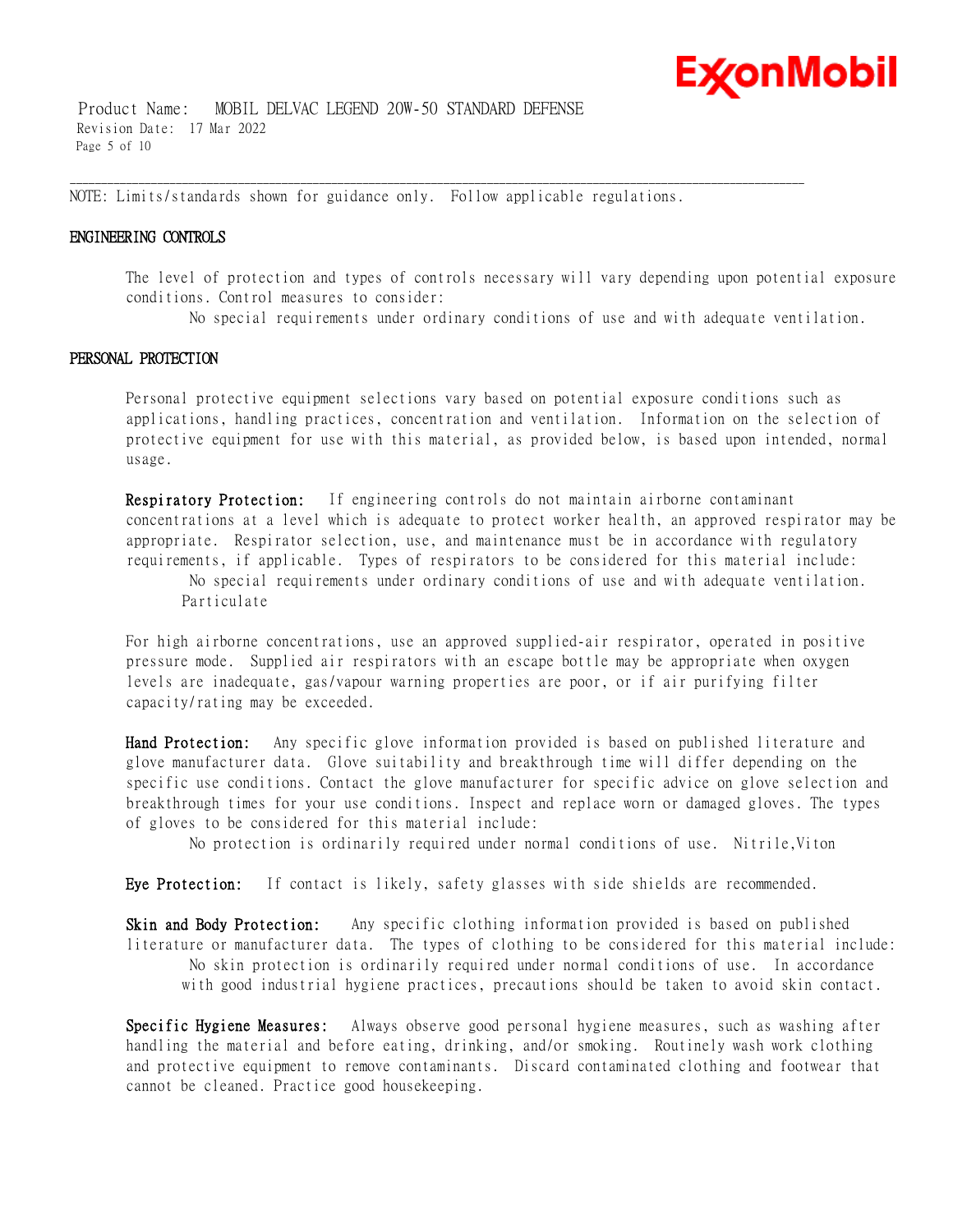## **Ex⁄onMobil**

 Product Name: MOBIL DELVAC LEGEND 20W-50 STANDARD DEFENSE Revision Date: 17 Mar 2022 Page 6 of 10

#### **ENVIRONMENTAL CONTROLS**

Comply with applicable environmental regulations limiting discharge to air, water and soil. Protect the environment by applying appropriate control measures to prevent or limit emissions.

\_\_\_\_\_\_\_\_\_\_\_\_\_\_\_\_\_\_\_\_\_\_\_\_\_\_\_\_\_\_\_\_\_\_\_\_\_\_\_\_\_\_\_\_\_\_\_\_\_\_\_\_\_\_\_\_\_\_\_\_\_\_\_\_\_\_\_\_\_\_\_\_\_\_\_\_\_\_\_\_\_\_\_\_\_\_\_\_\_\_\_\_\_\_\_\_\_\_\_\_\_\_\_\_\_\_\_\_\_\_\_\_\_\_\_\_\_\_

### **SECTION 9 PHYSICAL AND CHEMICAL PROPERTIES**

**Note: Physical and chemical properties are provided for safety, health and environmental considerations only and may not fully represent product specifications. Contact the Supplier for additional information.**

**GENERAL INFORMATION**

**Physical State:** Liquid **Colour:** Amber **Odour:** Characteristic **Odour Threshold:** N/D

**IMPORTANT HEALTH, SAFETY, AND ENVIRONMENTAL INFORMATION Relative Density (at 15 C):** 0.881 [ASTM D4052] **Flash Point [Method]:** 241 C (466 F) [ ASTM D-92] **Flammable Limits (Approximate volume % in air):** LEL: 0.9 UEL: 7.0 **Flammability (Solid, Gas):** N/A **Autoignition Temperature:** N/D **Boiling Point / Range:** > 316 C (600 F) **Vapour Density (Air = 1):** N/D **Vapour Pressure:** < 0.013 kPa (0.1 mm Hg) at 20 C **Evaporation Rate (n-butyl acetate = 1):** N/D **pH:** N/A **Log Pow (n-Octanol/Water Partition Coefficient):** > 3.5 **Solubility in Water:** Negligible **Viscosity:** 162 cSt (162 mm2/sec) at 40 C | 18.2 cSt (18.2 mm2/sec) at 100 C [ASTM D 445] **Freezing Point:** N/D **Melting Point:** N/A **Decomposition Temperature:** N/D **Oxidizing Properties:** See Hazards Identification Section.

**OTHER INFORMATION**

**Pour Point:**  $-20 \text{ C}$  (-4 F) **DMSO Extract (mineral oil only), IP-346:** < 3 %wt

**SECTION 10 STABILITY AND REACTIVITY** 

**STABILITY:** Material is stable under normal conditions.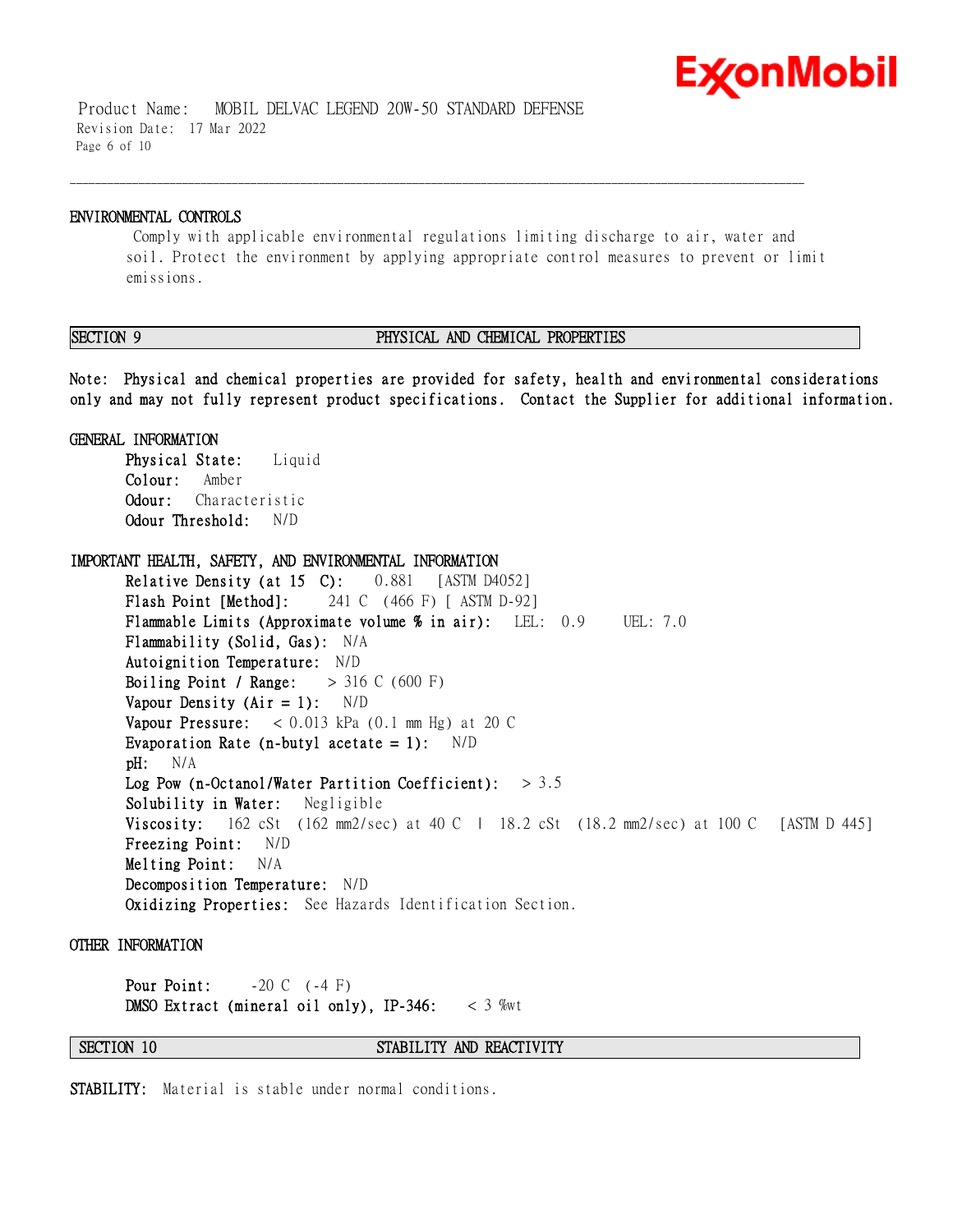# **ExconMobil**

 Product Name: MOBIL DELVAC LEGEND 20W-50 STANDARD DEFENSE Revision Date: 17 Mar 2022 Page 7 of 10

**CONDITIONS TO AVOID:** Excessive heat. High energy sources of ignition.

**MATERIALS TO AVOID:** Strong oxidisers

**HAZARDOUS DECOMPOSITION PRODUCTS:** Material does not decompose at ambient temperatures.

\_\_\_\_\_\_\_\_\_\_\_\_\_\_\_\_\_\_\_\_\_\_\_\_\_\_\_\_\_\_\_\_\_\_\_\_\_\_\_\_\_\_\_\_\_\_\_\_\_\_\_\_\_\_\_\_\_\_\_\_\_\_\_\_\_\_\_\_\_\_\_\_\_\_\_\_\_\_\_\_\_\_\_\_\_\_\_\_\_\_\_\_\_\_\_\_\_\_\_\_\_\_\_\_\_\_\_\_\_\_\_\_\_\_\_\_\_\_

**POSSIBILITY OF HAZARDOUS REACTIONS:** Hazardous polymerization will not occur.

### **SECTION 11 TOXICOLOGICAL INFORMATION**

#### **INFORMATION ON TOXICOLOGICAL EFFECTS**

| Hazard Class                            | Conclusion / Remarks                                                                               |
|-----------------------------------------|----------------------------------------------------------------------------------------------------|
| Inhalation                              |                                                                                                    |
| Acute Toxicity: No end point data for   | Minimally Toxic. Based on assessment of the components.                                            |
| material.                               |                                                                                                    |
| Irritation: No end point data for       | Negligible hazard at ambient/normal handling temperatures.                                         |
| material.                               |                                                                                                    |
| Ingestion                               |                                                                                                    |
| Acute Toxicity: No end point data for   | Minimally Toxic. Based on assessment of the components.                                            |
| material.                               |                                                                                                    |
| Skin                                    |                                                                                                    |
| Acute Toxicity: No end point data for   | Minimally Toxic. Based on assessment of the components.                                            |
| material.                               |                                                                                                    |
| Skin Corrosion/Irritation: No end point | Negligible irritation to skin at ambient temperatures.                                             |
| data for material.                      | Based on assessment of the components.                                                             |
| Eye                                     |                                                                                                    |
| Serious Eye Damage/Irritation: No end   | May cause mild, short-lasting discomfort to eyes. Based on                                         |
| point data for material.                | assessment of the components.                                                                      |
| Sensitisation                           |                                                                                                    |
| Respiratory Sensitization: No end point | Not expected to be a respiratory sensitizer.                                                       |
| data for material.                      |                                                                                                    |
| Skin Sensitization: No end point data   | Not expected to be a skin sensitizer. Based on assessment                                          |
| for material.                           | of the components.                                                                                 |
| Aspiration: Data available.             | Not expected to be an aspiration hazard. Based on physico-<br>chemical properties of the material. |
| Germ Cell Mutagenicity: No end point    | Not expected to be a germ cell mutagen. Based on assessment                                        |
| data for material.                      | of the components.                                                                                 |
| Carcinogenicity: No end point data for  | Not expected to cause cancer. Based on assessment of the                                           |
| material.                               | components.                                                                                        |
| Reproductive Toxicity: No end point     | Not expected to be a reproductive toxicant. Based on                                               |
| data for material.                      | assessment of the components.                                                                      |
| Lactation: No end point data for        | Not expected to cause harm to breast-fed children.                                                 |
| material.                               |                                                                                                    |
| Specific Target Organ Toxicity (STOT)   |                                                                                                    |
| Single Exposure: No end point data for  | Not expected to cause organ damage from a single exposure.                                         |
| material.                               |                                                                                                    |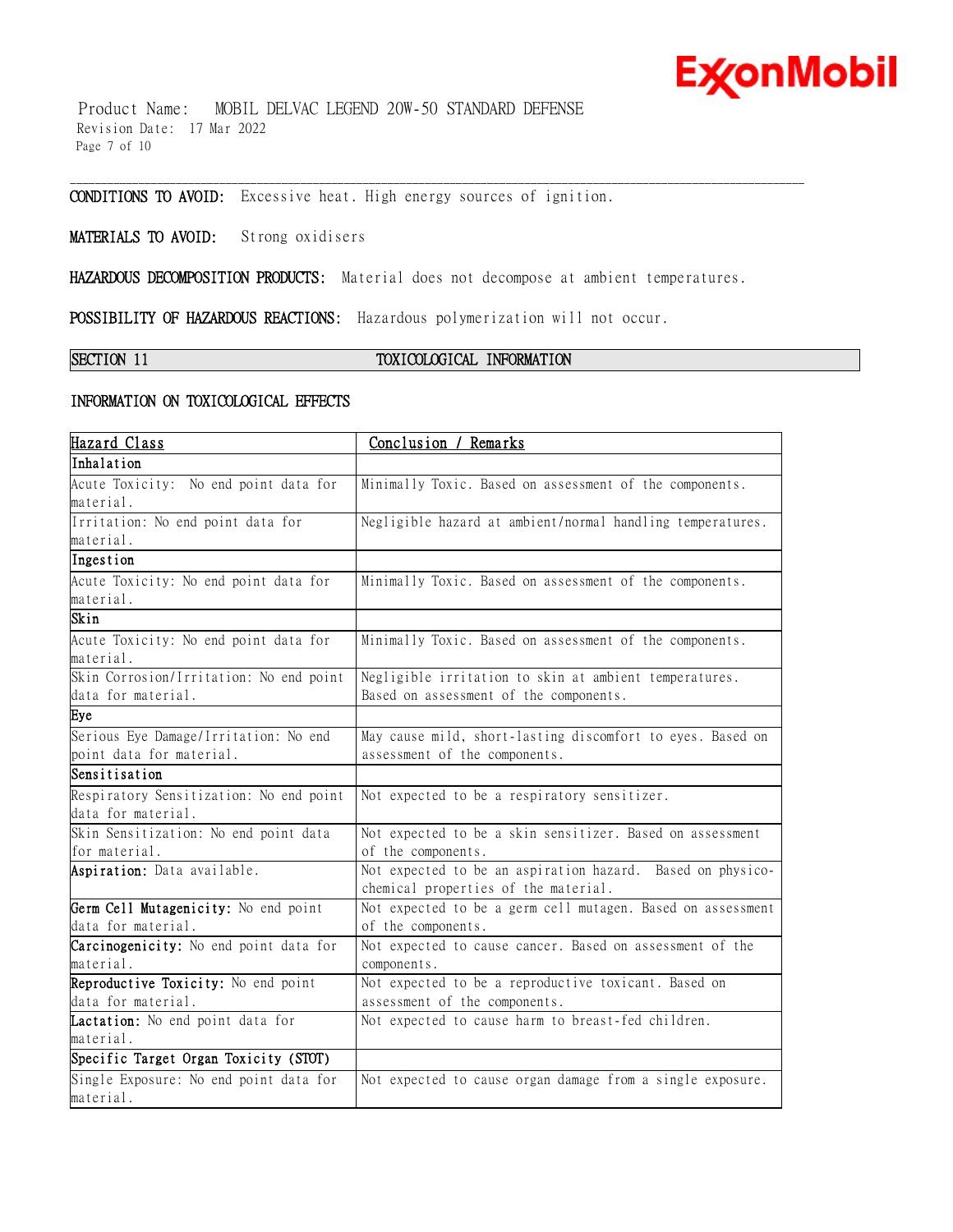

 Product Name: MOBIL DELVAC LEGEND 20W-50 STANDARD DEFENSE Revision Date: 17 Mar 2022 Page 8 of 10

| Repeated Exposure: No end point data | Not expected to cause organ damage from prolonged or      |
|--------------------------------------|-----------------------------------------------------------|
| for material.                        | repeated exposure. Based on assessment of the components. |

### **OTHER INFORMATION For the product itself:**

Diesel engine oils: Not carcinogenic in animals tests. Used and unused diesel engine oils did not produce any carcinogenic effects in chronic mouse skin painting studies. Oils that are used in gasoline engines may become hazardous and display the following properties: Carcinogenic in animal tests. Caused mutations in vitro. Possible allergen and photoallergen. Contains polycyclic aromatic compounds (PAC) from combustion products of gasoline and/or thermal degradation products.

#### **Contains:**

Base oil severely refined: Not carcinogenic in animal studies. Representative material passes IP-346, Modified Ames test, and/or other screening tests. Dermal and inhalation studies showed minimal effects; lung non-specific infiltration of immune cells, oil deposition and minimal granuloma formation. Not sensitising in test animals.

### **IARC Classification: The following ingredients are cited on the lists below:** None.

|              | -FREGULATORY LISTS SEARCHED- |               |
|--------------|------------------------------|---------------|
| $1 = IARC$ 1 | $2 = IARC 2A$                | $3 = IARC$ 2B |

### **SECTION 12 ECOLOGICAL INFORMATION**

The information given is based on data for the material, components of the material, or for similar materials, through the application of bridging principals.

#### **ECOTOXICITY**

Material -- Not expected to be harmful to aquatic organisms.

#### **MOBILITY**

 Base oil component -- Low solubility and floats and is expected to migrate from water to the land. Expected to partition to sediment and wastewater solids.

#### **PERSISTENCE AND DEGRADABILITY**

#### **Biodegradation:**

Base oil component -- Expected to be inherently biodegradable

### **BIOACCUMULATION POTENTIAL**

 Base oil component -- Has the potential to bioaccumulate, however metabolism or physical properties may reduce the bioconcentration or limit bioavailability.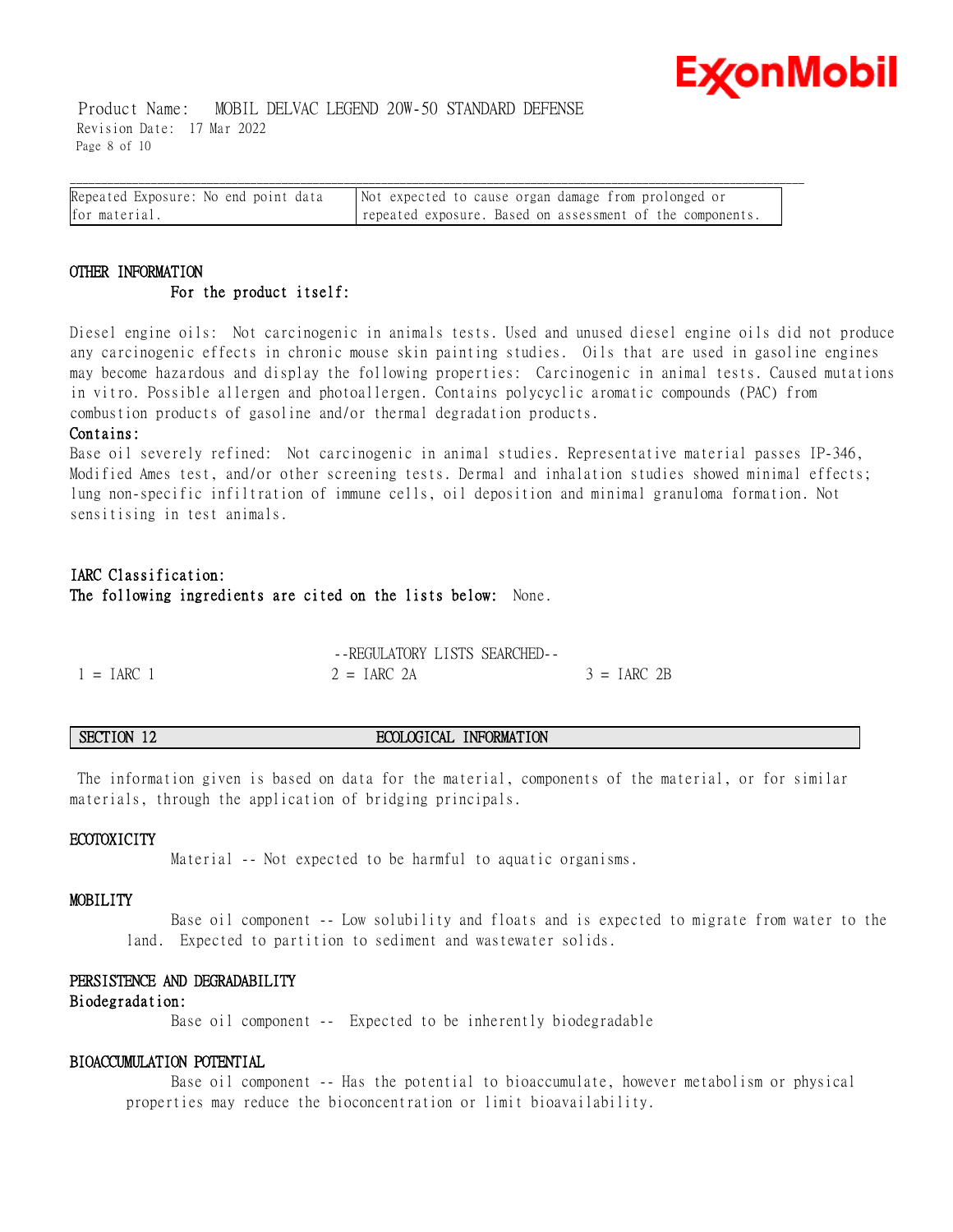

#### **SECTION 13 DISPOSAL CONSIDERATIONS**

\_\_\_\_\_\_\_\_\_\_\_\_\_\_\_\_\_\_\_\_\_\_\_\_\_\_\_\_\_\_\_\_\_\_\_\_\_\_\_\_\_\_\_\_\_\_\_\_\_\_\_\_\_\_\_\_\_\_\_\_\_\_\_\_\_\_\_\_\_\_\_\_\_\_\_\_\_\_\_\_\_\_\_\_\_\_\_\_\_\_\_\_\_\_\_\_\_\_\_\_\_\_\_\_\_\_\_\_\_\_\_\_\_\_\_\_\_\_

Disposal recommendations based on material as supplied. Disposal must be in accordance with current applicable laws and regulations, and material characteristics at time of disposal.

#### **DISPOSAL RECOMMENDATIONS**

Product is suitable for burning in an enclosed controlled burner for fuel value or disposal by supervised incineration at very high temperatures to prevent formation of undesirable combustion products.

Ex⁄onMobil

**Empty Container Warning** Empty Container Warning (where applicable): Empty containers may contain residue and can be dangerous. Do not attempt to refill or clean containers without proper instructions. Empty drums should be completely drained and safely stored until appropriately reconditioned or disposed. Empty containers should be taken for recycling, recovery, or disposal through suitably qualified or licensed contractor and in accordance with governmental regulations. DO NOT PRESSURISE, CUT, WELD, BRAZE, SOLDER, DRILL, GRIND, OR EXPOSE SUCH CONTAINERS TO HEAT, FLAME, SPARKS, STATIC ELECTRICITY, OR OTHER SOURCES OF IGNITION. THEY MAY EXPLODE AND CAUSE INJURY OR DEATH.

#### **SECTION 14 TRANSPORT INFORMATION**

**LAND (ADR)** : Not Regulated for Land Transport

**SEA (IMDG):** Not Regulated for Sea Transport according to IMDG-Code

**Marine Pollutant:** No

**AIR (IATA):** Not Regulated for Air Transport

### **SECTION 15 REGULATORY INFORMATION**

Material is not hazardous according to UN GHS Revision 4 Criteria.

#### **REGULATORY STATUS AND APPLICABLE LAWS AND REGULATIONS**

**Listed or exempt from listing/notification on the following chemical inventories :** AIIC, DSL, ENCS, IECSC, ISHL, KECI, PICCS, TCSI, TSCA

#### **SECTION 16 OTHER INFORMATION**